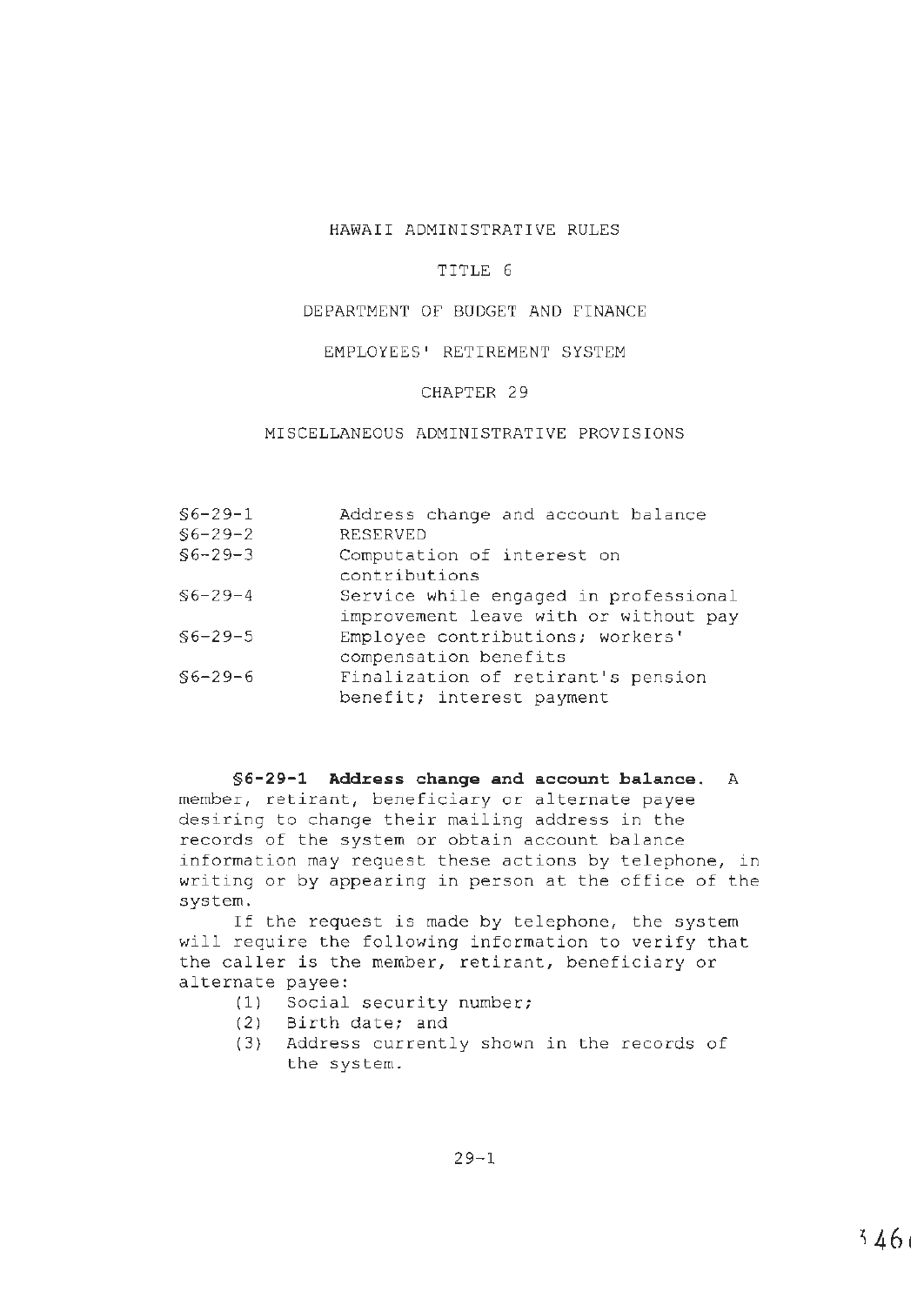A retirant desiring a change in the distribution of their pension check, must request the change in writing or by appearing in person at the office of the system. No change in the distribution of their pension check shall be made when requested by telephone. [Eff. 2/9/89; am 1/29/90; am and comp **APR 1 1 10?2** l (Auth: HRS §88-28) (Imp: HRS §88- 28)

**§6-29-2** RESERVED

**§6-29-3 Computation of interest on contributions.** Employee contributions shall be on deposit with the system for one full month before regular interest is credited thereon.

When an employee terminates employment and withdraws the employee's contributions or when an employee retires, interest shall be credited up to the last full calendar month before the date of withdrawal of contributions or the date of retirement. [Eff <sup>2</sup> /9/8 9; comp **APR t· 1 2022** ] (Auth: HRS §88-28) {Imp: HRS §88-28)

**§6-29-4 Service whi1e engaged in professional improvement leave with or without pay.** (a) For the purpose of section 88-51(6), HRS, leaves of absence for professional improvement shall include leaves of absence for educational and sabbatical purposes.

(b) Any change of a leave of absence to any of the foregoing types of leave shall be recognized as purchasable service only if approved by the head of the department from which the leave of absence was taken. [Eff 2/9/89; am and comp **APR 1 1 202?** <sup>I</sup> (Auth; HRS §§88-28, 88-51, 88-59) (Imp: HRS§§ 88- 51, 88-59)

29-2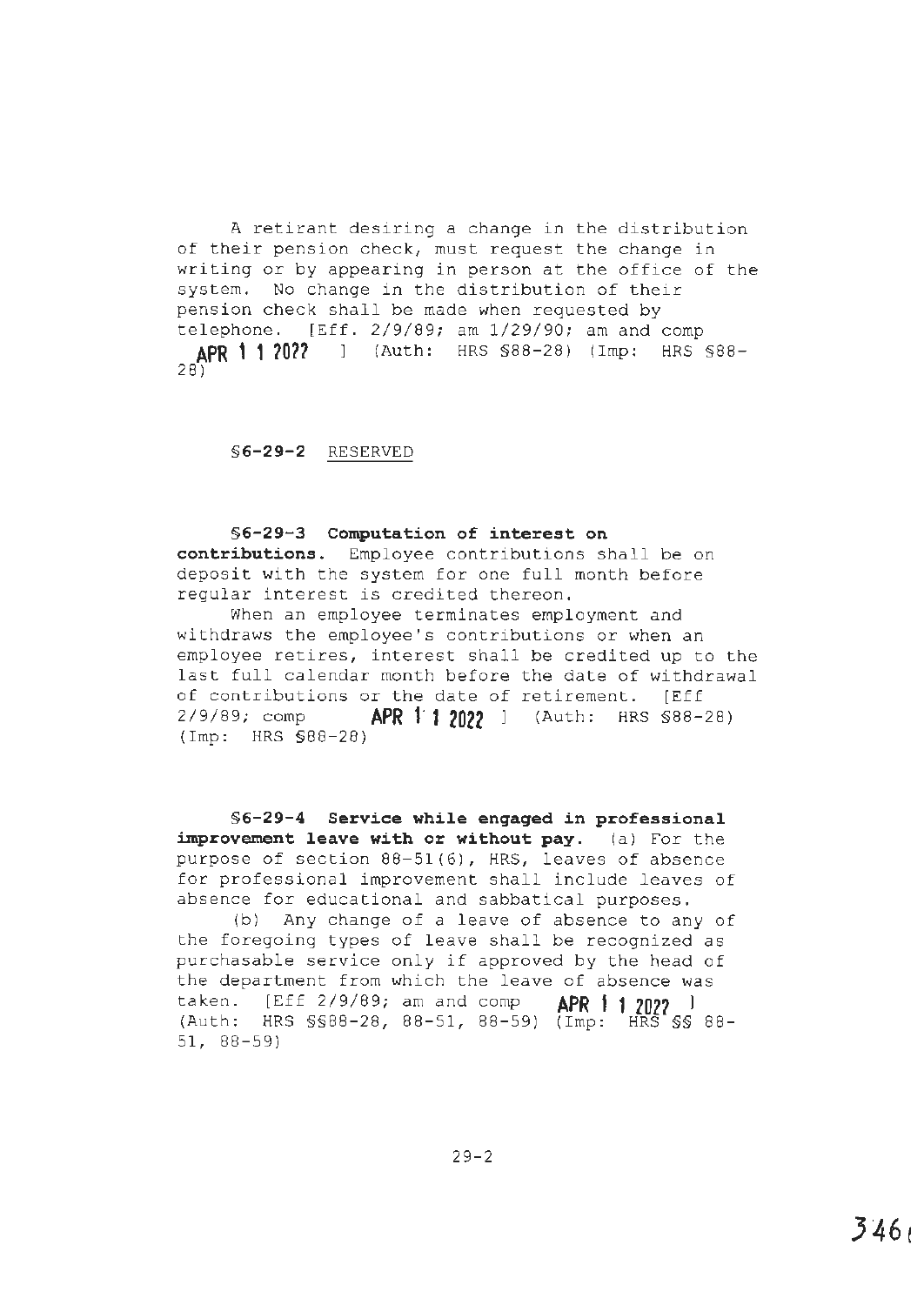**§6-29-5 Employee contributions; workers' compensation benefits.** For the purpose of sections 88-45, 88-46 and 88-325, Hawaii Revised Statutes, during the period that a class A, class B or class H member receives workers' compensation benefits, the member's normal contribution to the annuity savings fund shall be the percentage specified in sections 88- 45 and 88-325, Hawaii Revised Statutes, of the member's regular wage, salary, or compensation. [Eff 2/9/89; am 1/29/90; am and comp **APR 1 t 2022** l (Auth: HRS § 88-28) (Imp: HRS §§88-45, 88-46, 88-325, 78-25)

**§6-29-6 Finalization of retirant's pension benefit; interest payment.** (a) The finalized benefit of a retirant will be determined by the system upon recalculation of the retirant's pension with the payroll and personnel information received from the employer(s) within 90 days after the retirant's effective date of retirement or approval for disability retirement. Information received by the system after the retirant's benefit has been finalized, may be considered a post-finalization adjustment and is not subject to the interest specified in subsections (d) and (e).

(b) For regular service retirements, the system shall finalize a retirant's pension benefit within six calendar months following the month of the retirant's retirement when the effective date of retirement is the first day of the month, or within seven calendar months following the retirant's retirement when the effective date of retirement is December 31.

{c) For ordinary and service-connected disability retirements, the system shall finalize a retirant's pension benefit within six calendar months following the month that the member's retirement is approved by the system or the actual retirement date specified by the member, whichever is later.